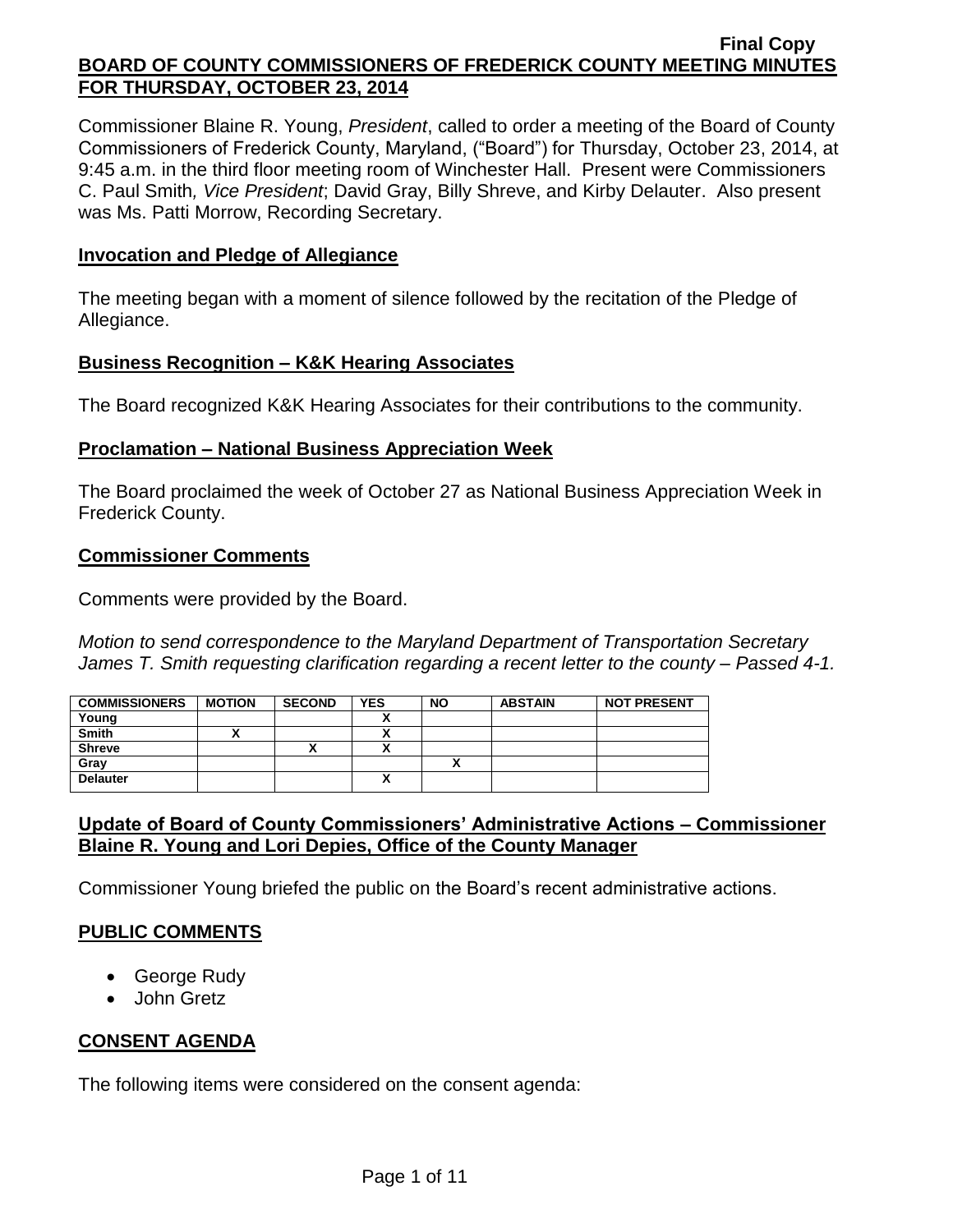- Purchasing Memo #15-070 Automotive Parts and Services for Fleet Services **Department**
- Invitation to Bid #15-041-CP Guilford Drive at Frederick Crossing Traffic Signal Control **Project**
- Budget Transfer #BT-15-064, Department of Aging, Citizens Services Division (\$0)
- Design Change Order No. 1 (Construction Management Services) Ballenger-McKinney Enhanced Nutrient Removal Wastewater Treatment Plant Expansion
- Design Change Order No. 32 Ballenger-McKinney Enhanced Nutrient Removal Wastewater Treatment Plant Expansion
- Approval of FY 2015 50/50 Matching and Hardship Grant Application to Maryland Institute of Emergency Medical Services Systems (MIEMSS) and Associated Budget **Transfers**
- FFY 2014 State Homeland Security Program Grant and Associated Budget Transfers and Subgrants to Sheriff's Office, City of Frederick, City of Brunswick and Town of **Thurmont**
- Application for Race-to-the-Top Early Learning Challenge "Make Access Happen" Coaching Mini-grant and Subsequent Budget Transfer

*Motion to approve the consent agenda as presented – Passed 5-0.*

| <b>COMMISSIONERS</b> | <b>MOTION</b> | <b>SECOND</b> | <b>YES</b> | <b>NO</b> | <b>ABSTAIN</b> | <b>NOT PRESENT</b> |
|----------------------|---------------|---------------|------------|-----------|----------------|--------------------|
| Young                |               |               |            |           |                |                    |
| <b>Smith</b>         |               |               |            |           |                |                    |
| <b>Shreve</b>        |               | Λ             |            |           |                |                    |
| Gray                 |               |               |            |           |                |                    |
| <b>Delauter</b>      |               |               |            |           |                |                    |

## **Approval of Minutes**

The minutes for September 23, September 25, October 9 and the events from October 1 – October 15, 2014, were approved by unanimous consent.

## **PUBLIC HEARING**

# **Frederick County Affordable Housing Land Trust (FCAHLT) Request for Real Property Tax Exemption – Kelly Hammond, Office of the County Manager**

A public hearing was held, as duly advertised, on a request by the FCAHLT for a real property tax exemption against the county's real property tax for properties it owns.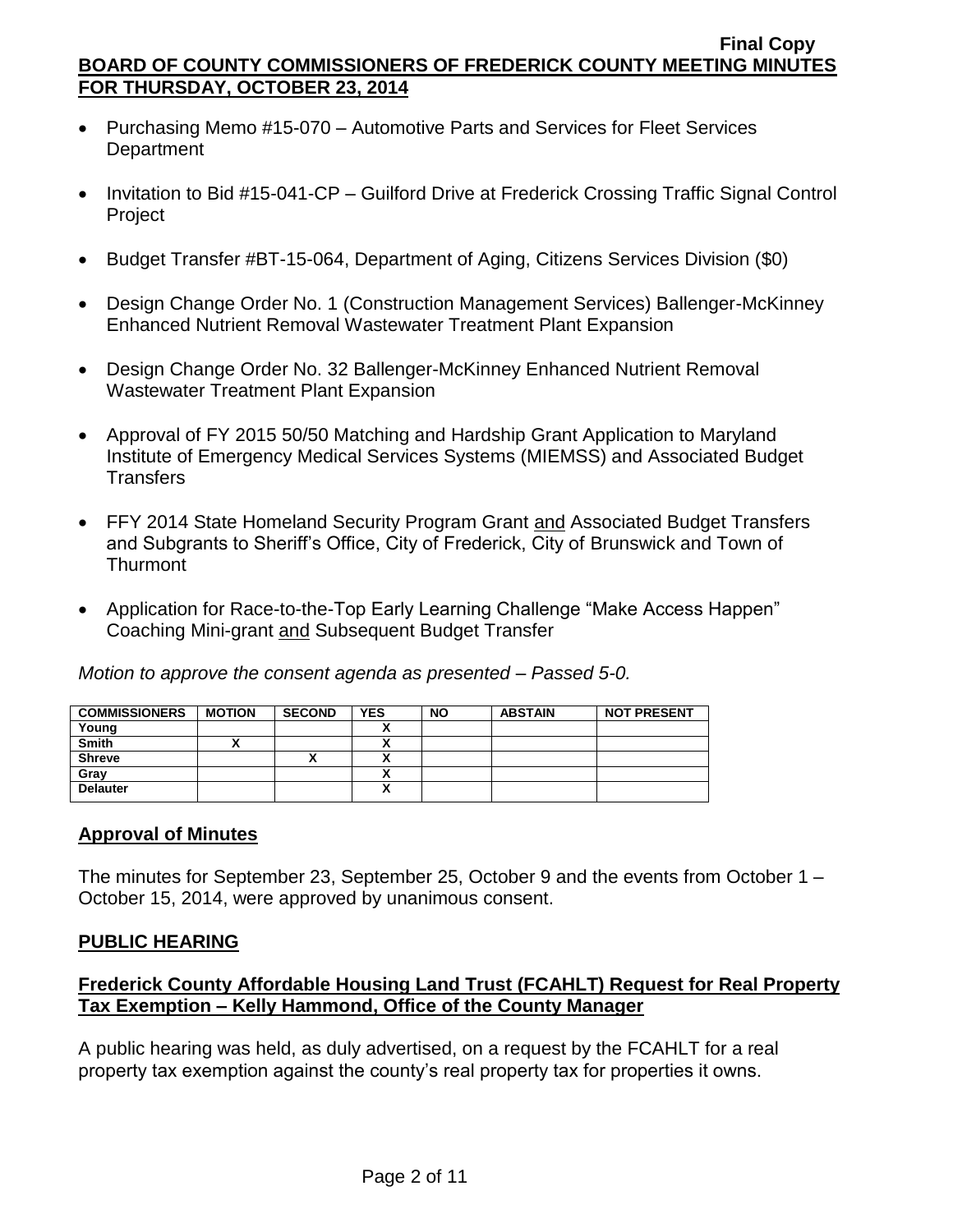Ms. Hammond, Mr. Richard McCain, Office of the County Attorney; Mr. Ron Cramer, Affordable Housing Land Trust; and Mr. Joe Baldi, The City of Frederick; were present for the discussion.

There was no public comment.

*Motion to approve the draft ordinance to exempt the real property taxes imposed by Frederick County for properties owned by the FCAHLT that are not subject to an Affordable Housing Land Trust agreement for tax year 2015 and subsequent tax years – Passed 5-0.*

| <b>COMMISSIONERS</b> | <b>MOTION</b> | <b>SECOND</b> | <b>YES</b> | <b>NO</b> | <b>ABSTAIN</b> | <b>NOT PRESENT</b> |
|----------------------|---------------|---------------|------------|-----------|----------------|--------------------|
| Young                |               |               |            |           |                |                    |
| <b>Smith</b>         |               |               | n          |           |                |                    |
| <b>Shreve</b>        |               |               |            |           |                |                    |
| Gray                 |               |               |            |           |                |                    |
| <b>Delauter</b>      |               | Λ             | v<br>^     |           |                |                    |

(A copy of the approved/adopted ordinance can be obtained in the County Manager's Office or from the county's website, [www.FrederickCountyMD.gov.](http://www.frederickcountymd.gov/))

## **AGENDA BRIEFING**

Commissioner Young noted the following public hearings were scheduled for Thursday, November 6 at 9:30 a.m.: Carroll Manor Recreation Council Request for Real Property Tax Credit; Proposed Resolution to Revise Water and Sewer Standards Specifications and Details; Petition to Remove Covell Road from the Rural Roads Program; 2014 Summer Cycle of Water and Sewerage Plan Amendments; Triennial Update of the County's Water and Sewerage Plan. The following are scheduled for Thursday, November 6 at 6:00 p.m. - Zoning Map Amendment #R-14-03 – Blentlinger Planned Unit Development (PUD) and Development Rights and Responsibilities Agreement (#DRRA 14-05) Blentlinger PUD

## **WORKSESSION**

## **Appointments/Reappointments to Boards/Commissions – Joyce Grossnickle, Office of the County Manager**

#### Adult Public Guardianship Review Board

There was no public comment.

*Motion to appoint Mr. Christopher Sparks to serve a term to expire June 30, 2015 – Passed 5-0.*

| <b>COMMISSIONERS</b> | <b>MOTION</b> | <b>SECOND</b> | <b>YES</b> | <b>NO</b> | <b>ABSTAIN</b> | <b>NOT PRESENT</b> |
|----------------------|---------------|---------------|------------|-----------|----------------|--------------------|
| Young                |               |               |            |           |                |                    |
| Smith                |               |               |            |           |                |                    |
| <b>Shreve</b>        |               |               |            |           |                |                    |
| Grav                 |               |               |            |           |                |                    |
| <b>Delauter</b>      |               |               |            |           |                |                    |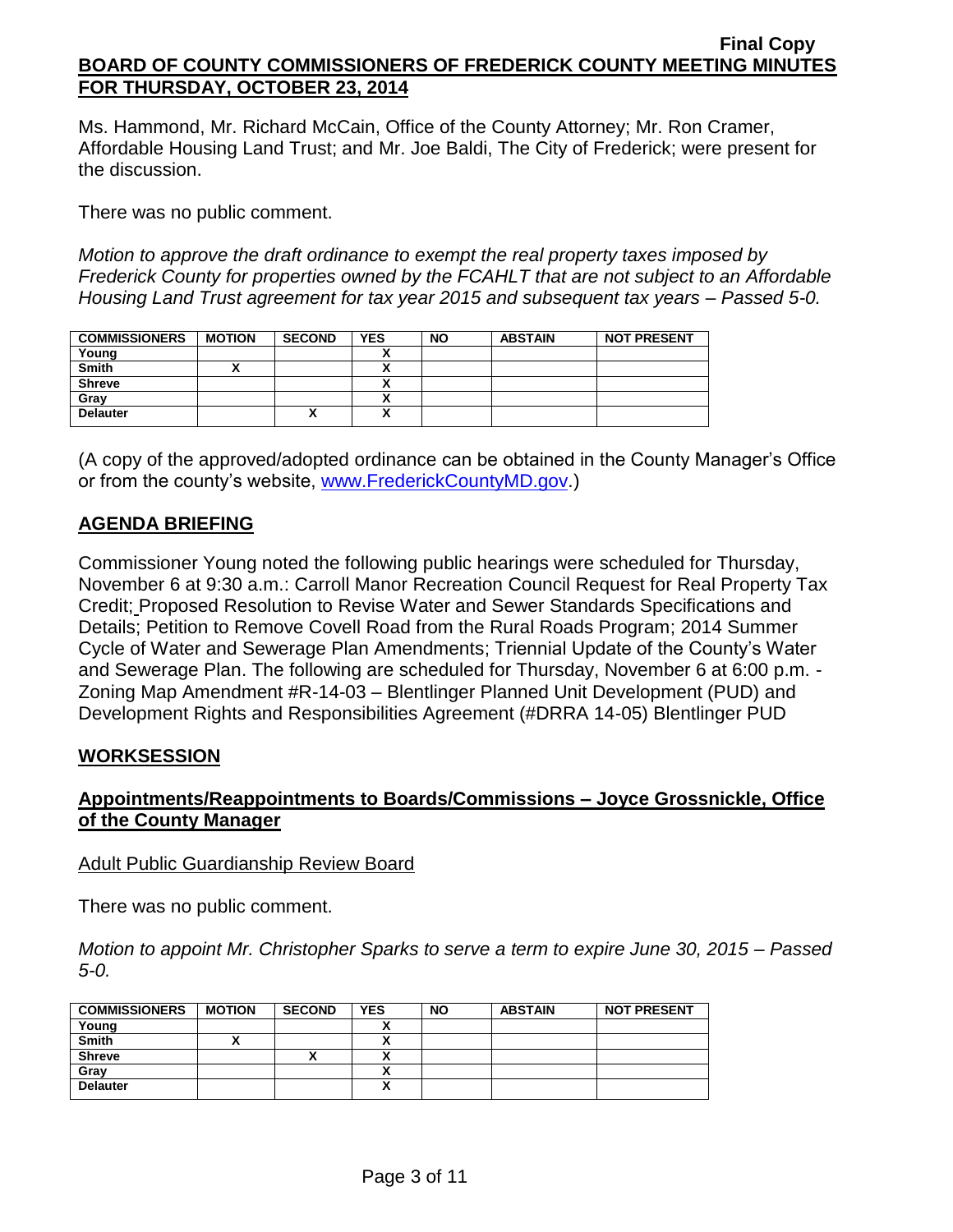**Historic Preservation Commission** 

There was no public comment.

*Motion to reappoint Mr. Gary Baker, Ms. Kristie Baynard, and Ms. Jennifer Grove to serve terms to expire June 30, 2017 – Passed 5-0.*

| <b>COMMISSIONERS</b> | <b>MOTION</b> | <b>SECOND</b> | <b>YES</b> | <b>NO</b> | <b>ABSTAIN</b> | <b>NOT PRESENT</b> |
|----------------------|---------------|---------------|------------|-----------|----------------|--------------------|
| Young                |               |               |            |           |                |                    |
| <b>Smith</b>         |               |               |            |           |                |                    |
| <b>Shreve</b>        |               |               |            |           |                |                    |
| Gray                 |               | ́             |            |           |                |                    |
| <b>Delauter</b>      |               |               | ~          |           |                |                    |

Social Services Board

There was no public comment.

*Motion to appoint Ms. Valarie Pearce to serve a term to expire June 30, 2017 – Passed 5-0.*

| <b>COMMISSIONERS</b> | <b>MOTION</b> | <b>SECOND</b> | <b>YES</b> | <b>NO</b> | <b>ABSTAIN</b> | <b>NOT PRESENT</b> |
|----------------------|---------------|---------------|------------|-----------|----------------|--------------------|
| Young                |               |               |            |           |                |                    |
| <b>Smith</b>         |               |               | A          |           |                |                    |
| <b>Shreve</b>        |               | "             | ~          |           |                |                    |
| Gray                 |               |               | A          |           |                |                    |
| <b>Delauter</b>      |               |               | ~          |           |                |                    |

Sustainability Commission

There was no public comment.

*Motion to appoint Mr. Joseph Richardson to serve a term to expire June 30, 2017 – Passed 5-0.*

| <b>COMMISSIONERS</b> | <b>MOTION</b> | <b>SECOND</b> | <b>YES</b> | <b>NO</b> | <b>ABSTAIN</b> | <b>NOT PRESENT</b> |
|----------------------|---------------|---------------|------------|-----------|----------------|--------------------|
| Young                |               |               |            |           |                |                    |
| <b>Smith</b>         |               |               |            |           |                |                    |
| <b>Shreve</b>        |               |               |            |           |                |                    |
| Gray                 |               |               |            |           |                |                    |
| <b>Delauter</b>      |               |               | Λ          |           |                |                    |

Workforce Development Board

There was no public comment.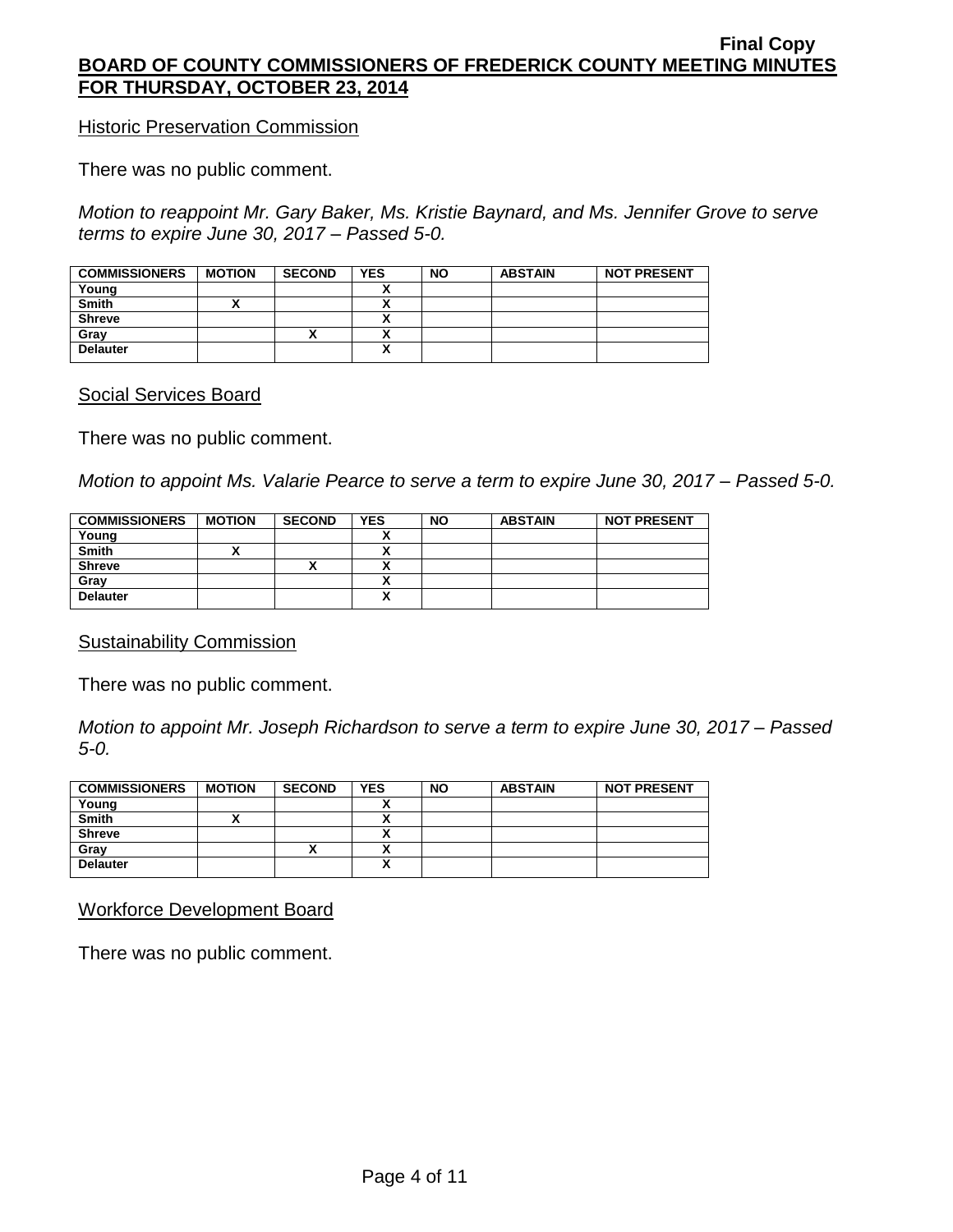*Motion to appoint Ms. Elizabeth Cromwell and Ms. Jamie White to serve terms to expire June 30, 2016; and Mr. Vaughn Thurman to serve a term to expire June 30, 2018 – Passed 5-0.*

| <b>COMMISSIONERS</b> | <b>MOTION</b> | <b>SECOND</b> | <b>YES</b> | <b>NO</b> | <b>ABSTAIN</b> | <b>NOT PRESENT</b> |
|----------------------|---------------|---------------|------------|-----------|----------------|--------------------|
| Young                |               |               |            |           |                |                    |
| <b>Smith</b>         |               |               |            |           |                |                    |
| <b>Shreve</b>        |               | ^             |            |           |                |                    |
| Gray                 |               |               |            |           |                |                    |
| <b>Delauter</b>      |               |               | v<br>A     |           |                |                    |
|                      |               |               |            |           |                |                    |

#### **Invocation Policy – John Mathias, Office of the County Attorney**

Mr. Mathias presented a revised invocation policy that would be consistent with the *Town of Greece v. Galloway* opinion that was decided recently by the U.S. Supreme Court.

*Motion to approve the draft Invocation Policy as presented with an effective date of October 23, 2014 – Passed 5-0.*

| <b>COMMISSIONERS</b> | <b>MOTION</b> | <b>SECOND</b> | <b>YES</b> | <b>NO</b> | <b>ABSTAIN</b> | <b>NOT PRESENT</b> |
|----------------------|---------------|---------------|------------|-----------|----------------|--------------------|
| Young                |               |               |            |           |                |                    |
| <b>Smith</b>         |               |               |            |           |                |                    |
| <b>Shreve</b>        |               |               |            |           |                |                    |
| Gray                 |               | ,,            |            |           |                |                    |
| <b>Delauter</b>      |               |               |            |           |                |                    |

## **ADMINISTRATIVE BUSINESS**

## **Emmitsburg Ambulance Company No. 26 – Chip Jewell, Volunteer Fire and Rescue Services Division (VFRSD)**

Mr. Eric Smothers , Frederick County Volunteer Fire and Rescue Association (FCVFRA); Mr. Ian Bartman, Esquire, Severn & Kresslein, P.A. (representing Company 26); and Ms. Mary Lou Little, President, Company No. 26; commented on the recommendation from Mr. Jewell regarding the lifting of the suspension from response operations for Company 26 as a result of meeting the standards set forth from the FCVFRA.

*Motion to approve the recommendation from the Frederick County Volunteer Fire and Rescue Association to reinstate Company 26; have them become fully operational by November 1, 2014; and strike the probationary level of service recommendation – Passed 5-0.*

| <b>COMMISSIONERS</b> | <b>MOTION</b> | <b>SECOND</b> | <b>YES</b> | <b>NO</b> | <b>ABSTAIN</b> | <b>NOT PRESENT</b> |
|----------------------|---------------|---------------|------------|-----------|----------------|--------------------|
| Young                |               |               |            |           |                |                    |
| <b>Smith</b>         |               |               |            |           |                |                    |
| <b>Shreve</b>        |               |               |            |           |                |                    |
| Gray                 |               | ́             | A          |           |                |                    |
| <b>Delauter</b>      |               |               | A          |           |                |                    |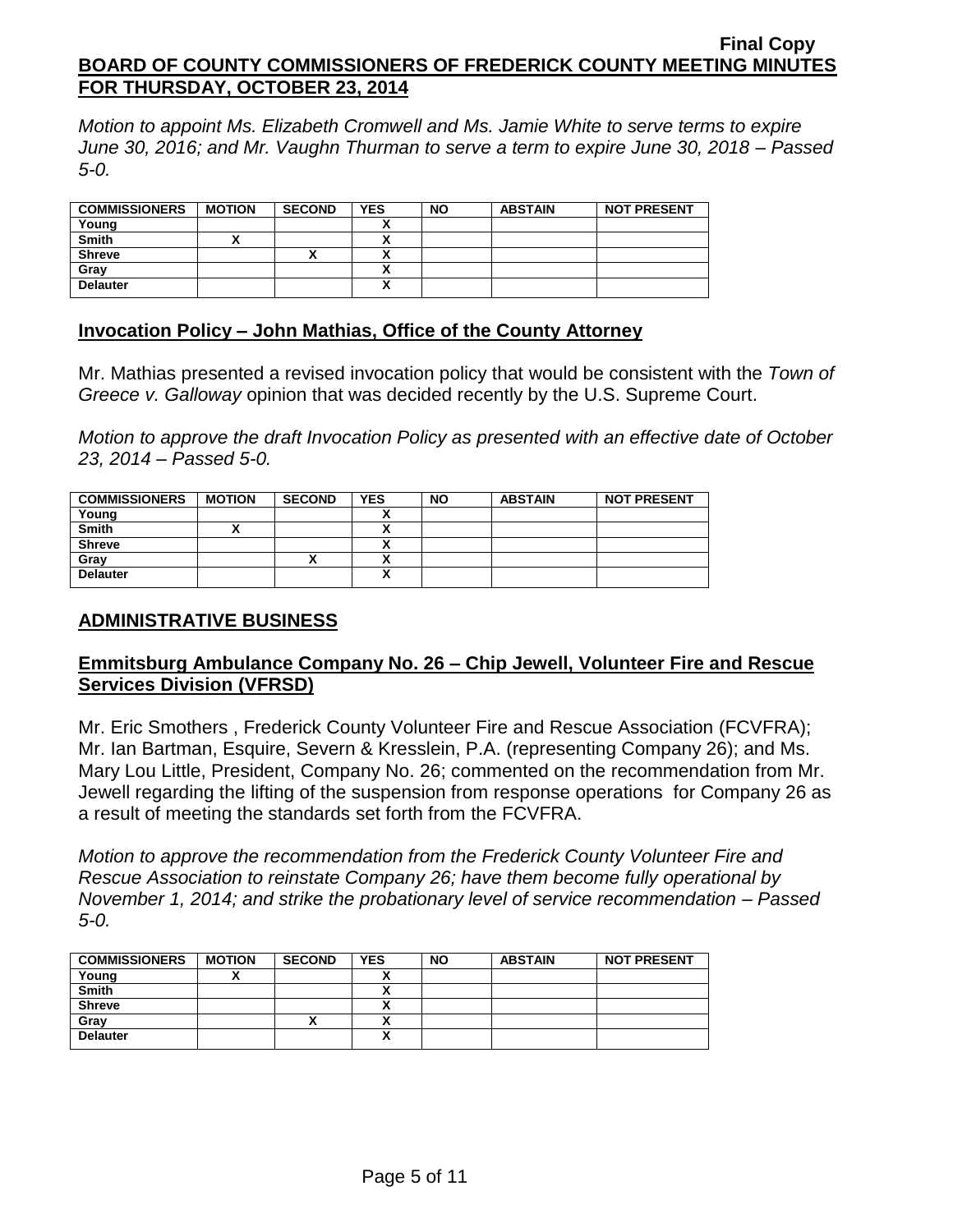## **Presentation for Signature Purposes – Zoning Map Amendment #R-13-03 – Casey Property – Michael Chomel, Office of the County Attorney**

Mr. Chomel presented the ordinance for signature.

*No action was taken.*

(A copy of the approved/adopted ordinance can be obtained in the County Manager's Office or from the county's website, [www.FrederickCountyMD.gov.](http://www.frederickcountymd.gov/))

## **Presentation for Signature Purposes - Development Rights and Responsibilities Agreement (#DRRA 13-01) Casey Planned Unit Development Property and Determination of Adequacy for the Adequate Public Facilities Ordinance Review and Approval of the Letter of Understanding – Kathy Mitchell, Office of the County Attorney**

Ms. Mitchell presented the DRRA and the LOU for signature.

*No action was taken.*

(Commissioner Gray left the meeting.)

#### **Decision on List of Exempt Employees (Public Hearing Held 10/9/14) – John Mathias, Office of the County Attorney**

Mr. Mathias presented the draft resolution and noted the public hearing was held on October 9, 2014.

*Motion to approve and adopt the draft resolution to revise the list designating exempt employees by adding the position of the Director of the Division of Volunteer Fire and Rescue Services and by removing the positions of the Administrator of the Citizens Nursing Home (Citizens Care and Rehabilitation Center) and the Administrator of the Montevue Home (Montevue Assisted Living) – Passed 4-0.*

| <b>COMMISSIONERS</b> | <b>MOTION</b> | <b>SECOND</b> | <b>YES</b> | <b>NO</b> | <b>ABSTAIN</b> | <b>NOT PRESENT</b> |
|----------------------|---------------|---------------|------------|-----------|----------------|--------------------|
| Young                |               | "             | . .        |           |                |                    |
| <b>Smith</b>         |               |               |            |           |                |                    |
| <b>Shreve</b>        |               |               |            |           |                |                    |
| Gray                 |               |               |            |           |                |                    |
| <b>Delauter</b>      |               |               |            |           |                |                    |

(Commissioner Gray returned to the meeting.)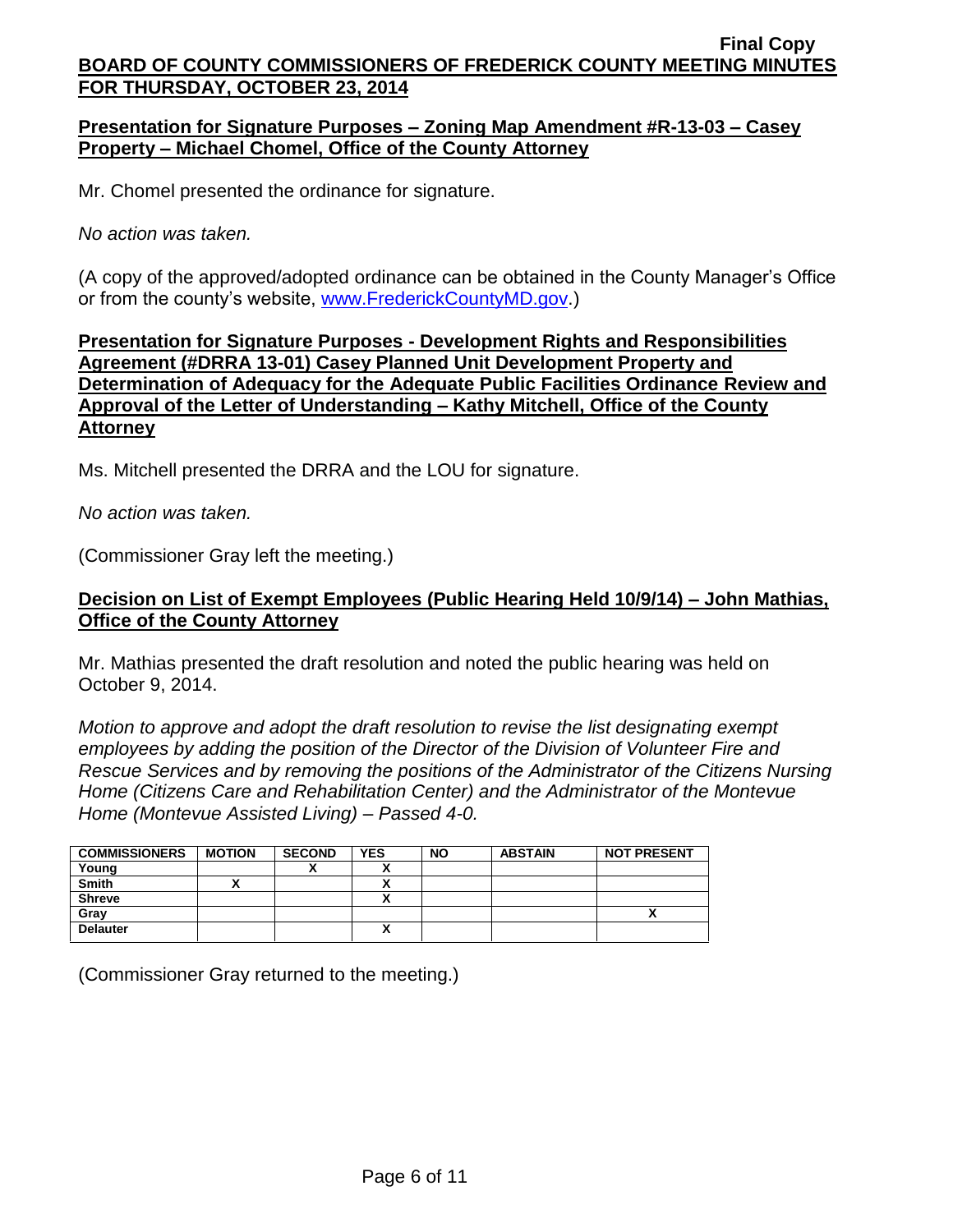## **Request for Public Hearing Regarding Proposed Changes to the Frederick County Code in Anticipation of Charter Government – John Mathias, Office of the County Attorney**

Mr. Mathias briefed the Board on the need for a public hearing to consider the three proposed ordinances and the proposed resolution to begin the implementation of the Frederick County Charter by revising these legislative acts.

*Motion to take to public hearing the proposed changes to the Frederick County Code as a result of Charter Government taking place beginning December 1, 2014 – Passed 5-0.*

| <b>COMMISSIONERS</b> | <b>MOTION</b> | <b>SECOND</b> | <b>YES</b> | <b>NO</b> | <b>ABSTAIN</b> | <b>NOT PRESENT</b> |
|----------------------|---------------|---------------|------------|-----------|----------------|--------------------|
| Young                |               | ,,            | v          |           |                |                    |
| <b>Smith</b>         |               |               |            |           |                |                    |
| <b>Shreve</b>        |               |               | ~          |           |                |                    |
| Gray                 |               |               |            |           |                | A                  |
| <b>Delauter</b>      |               |               | Λ          |           |                |                    |

## **Yard Waste Processing Facilities in Frederick County – Information Briefing on Upcoming Composting Regulatory Changes – Kevin Demosky and Phil Harris, Utilities and Solid Waste Management Division**

A PowerPoint presentation was given on the upcoming composting regulatory changes.

*No action was taken as item was informational.*

## **Resource Sharing Agreement (RSA) with the Department of Labor, Licensing and Regulation (DLLR) – Laurie Holden, Citizens Services Division**

*Motion to approve the RSA to DLLR for reimbursement of mutual expenditures; reimbursements to be received and kept within the Workforce Services budget; the administrative processing of necessary related documents for execution by the Board president; and any subsequent budget transfers as presented - Passed 5-0.*

| <b>COMMISSIONERS</b> | <b>MOTION</b> | <b>SECOND</b> | <b>YES</b> | <b>NO</b> | <b>ABSTAIN</b> | <b>NOT PRESENT</b> |
|----------------------|---------------|---------------|------------|-----------|----------------|--------------------|
| Young                |               |               |            |           |                |                    |
| <b>Smith</b>         | ~             |               | ^          |           |                |                    |
| <b>Shreve</b>        |               | ,,            | ^          |           |                |                    |
| Gray                 |               |               |            |           |                | ,,                 |
| <b>Delauter</b>      |               |               | $\lambda$  |           |                |                    |

## **Purchasing Memo #15-085, Recommendation to Approve Amendment No. 3 to Agreement 14-036 with AquaLaw PLC for Services Related to the County's NPDES MS4 Permit and Budget Transfer – Diane George, Finance Division**

Ms. Shannon Moore, Community Development and Ms. Regina Howell, Budget Office, Office of the County Manager, commented on the purchasing memo.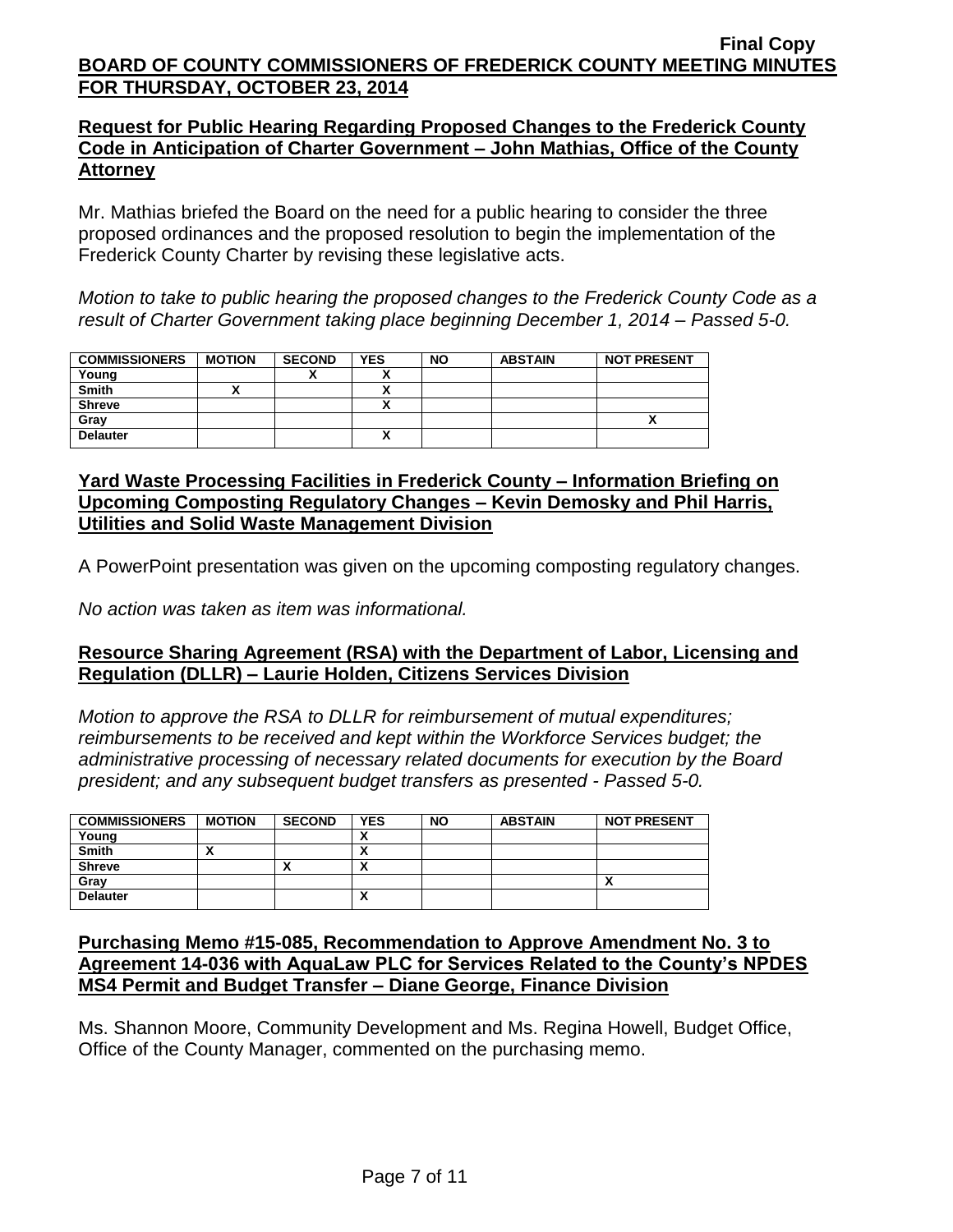*Motion to approve Purchasing Memo #15-085 as presented with a temporary budget transfer – Passed 5-0.*

| <b>COMMISSIONERS</b> | <b>MOTION</b> | <b>SECOND</b> | <b>YES</b> | <b>NO</b> | <b>ABSTAIN</b> | <b>NOT PRESENT</b> |
|----------------------|---------------|---------------|------------|-----------|----------------|--------------------|
| Young                |               |               |            |           |                |                    |
| <b>Smith</b>         |               |               |            |           |                |                    |
| <b>Shreve</b>        |               |               |            |           |                |                    |
|                      |               |               |            |           |                |                    |
| Gray                 |               |               |            |           |                |                    |
| <b>Delauter</b>      |               |               | A          |           |                |                    |

#### **Business Updates – Helen Propheter, Community Development Divison**

Ms. Propheter presented the business updates.

*No action taken as this item was informational.*

#### **PUBLIC COMMENTS**

• John Gretz

## **QUESTIONS – PRESS**

None.

#### **COMMISSIONER COMMENTS**

#### **CLOSED SESSION**

Maryland Annotated Code General Provisions Article §3-305(b)(7) To consult with counsel to obtain legal advice on a legal matter; and (8) To consult with staff, consultants, or other individuals about pending or potential litigation.

Topic – To provide an update of and to discuss the possible resolution of pending lawsuits.

Topic – To discuss with the county's attorneys and county's staff the application of a prior court decision to a pending application.

After the vote was taken to go into closed session, it was noted the second closed session item pertaining to (7) To consult with counsel to obtain legal advice on a legal matter; and (8) To consult with staff, consultants, or other individuals about pending or potential litigation(discuss with the county's attorneys and county's staff the application of a prior court decision to a pending application) was no longer needed to be discussed during the closed session.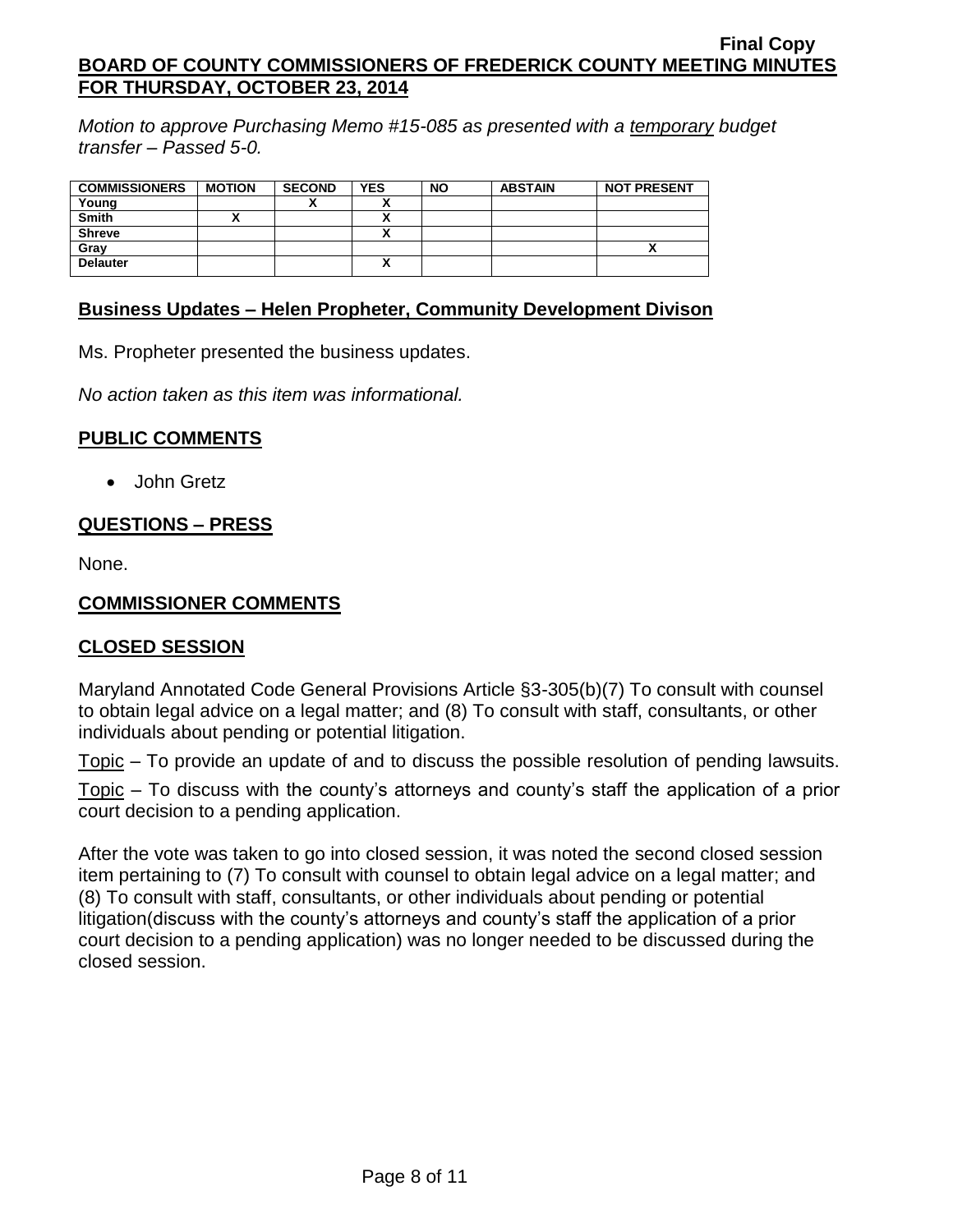*Motion to go into closed session – Passed 5-0.*

| <b>COMMISSIONERS</b> | <b>MOTION</b> | <b>SECOND</b> | <b>YES</b> | <b>NO</b> | <b>ABSTAIN</b> | <b>NOT PRESENT</b> |
|----------------------|---------------|---------------|------------|-----------|----------------|--------------------|
| Young                |               |               |            |           |                |                    |
| <b>Smith</b>         |               |               |            |           |                |                    |
| <b>Shreve</b>        |               |               |            |           |                |                    |
| Gray                 |               |               |            |           |                |                    |
| <b>Delauter</b>      |               | ́             | A          |           |                |                    |

# **ADJOURN**

The meeting adjourned at 2:25 p.m.

Patricia Morrow Recording Secretary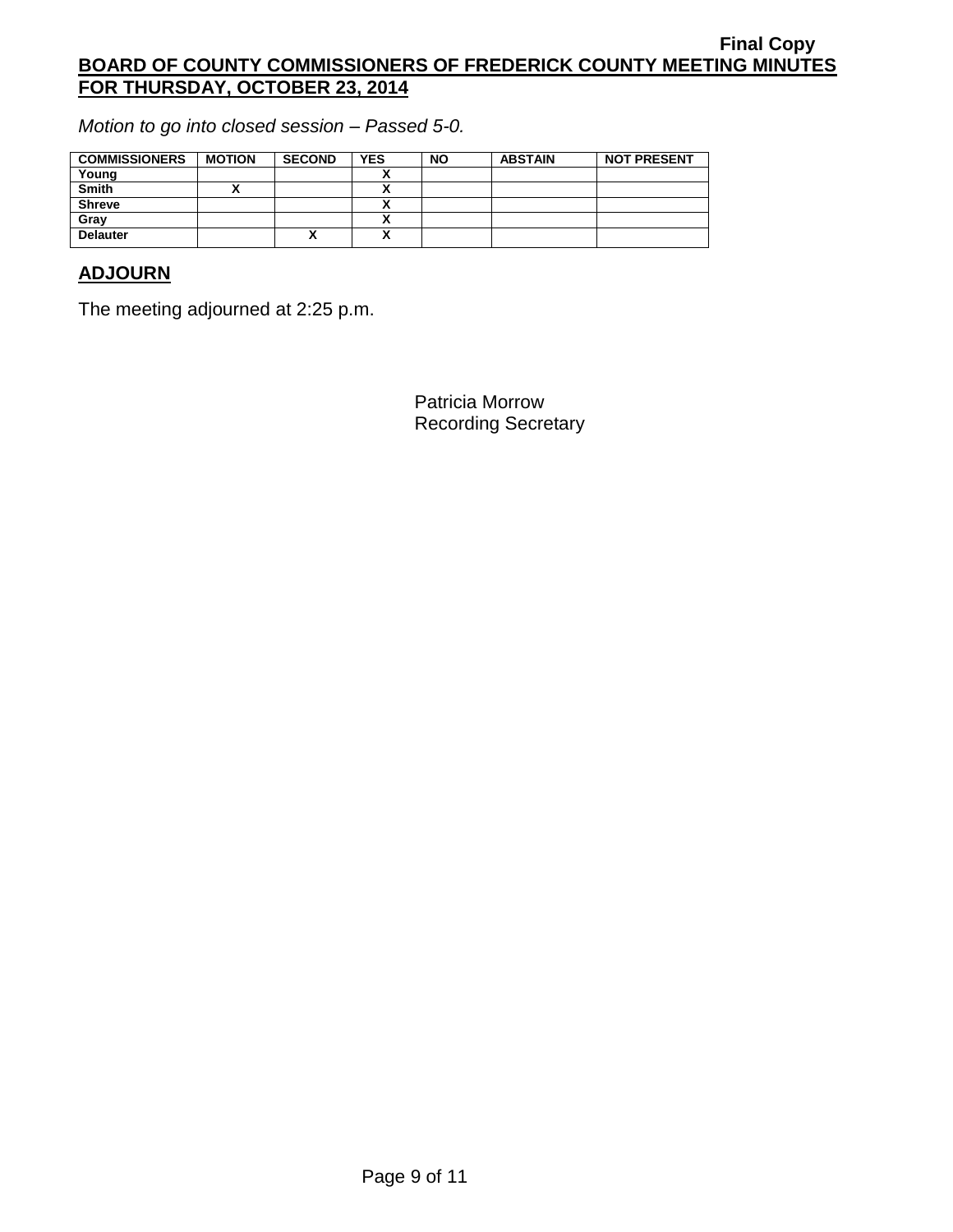## **FORM OF STATEMENT FOR CLOSING THE MEETING OF THURSDAY, OCTOBER 23, 2014**

# **STATUTORY AUTHORITY TO CLOSE SESSION**

#### **Maryland Annotated Code General Provisions Article §3-305(b):**

(7) To consult with counsel to obtain legal advice on a legal matter; and (8) To consult with staff, consultants, or other individuals about pending or potential litigation.

#### **Motion:**

Upon a motion by Commissioner Smith, seconded by Commissioner Delauter, the Board voted 5-0 to go into closed session in accordance with Maryland Annotated Code General Provisions Article §3-305(b)**:** (7) To consult with counsel to obtain legal advice on a legal matter; and (8) To consult with staff, consultants, or other individuals about pending or potential litigation.

#### **Time and Location:**

12:30 p.m. – Third Floor Meeting Room, Winchester Hall

## **Topic to be Discussed:**

To provide an update of and to discuss the possible resolution of pending lawsuits.

Patti Morrow Recording Secretary